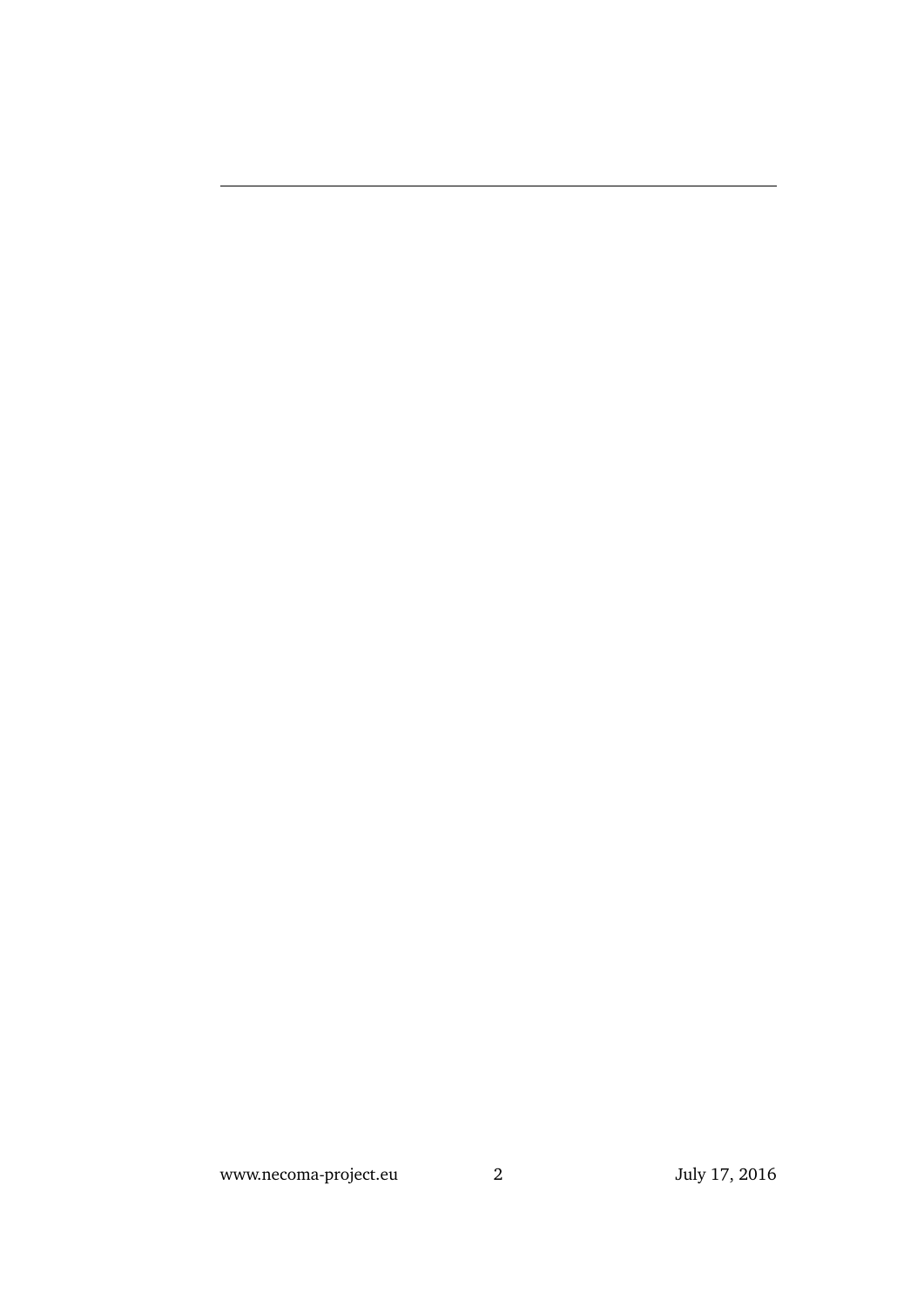# **Contents**

|                | <b>Introduction</b>                                                                                                                                                                                                                                                                                                                                                                                                                                                                     | 5 |
|----------------|-----------------------------------------------------------------------------------------------------------------------------------------------------------------------------------------------------------------------------------------------------------------------------------------------------------------------------------------------------------------------------------------------------------------------------------------------------------------------------------------|---|
| $\mathfrak{D}$ | <b>User Guide</b>                                                                                                                                                                                                                                                                                                                                                                                                                                                                       | 7 |
|                | 10<br>2.1                                                                                                                                                                                                                                                                                                                                                                                                                                                                               |   |
|                | 11<br>2.2 <sub>1</sub>                                                                                                                                                                                                                                                                                                                                                                                                                                                                  |   |
|                | 11<br>2.3                                                                                                                                                                                                                                                                                                                                                                                                                                                                               |   |
|                | 11<br>2.4                                                                                                                                                                                                                                                                                                                                                                                                                                                                               |   |
|                | $\mathcal{L}(\mathcal{L}(\mathcal{L},\mathcal{L},\mathcal{L},\mathcal{L},\mathcal{L},\mathcal{L},\mathcal{L},\mathcal{L},\mathcal{L},\mathcal{L},\mathcal{L},\mathcal{L},\mathcal{L},\mathcal{L},\mathcal{L},\mathcal{L},\mathcal{L},\mathcal{L},\mathcal{L},\mathcal{L},\mathcal{L},\mathcal{L},\mathcal{L},\mathcal{L},\mathcal{L},\mathcal{L},\mathcal{L},\mathcal{L},\mathcal{L},\mathcal{L},\mathcal{L},\mathcal{L},\mathcal{L},\mathcal{L},\mathcal{$<br><b>ISPs</b><br>2.5<br>11 |   |
|                | 12<br>2.6                                                                                                                                                                                                                                                                                                                                                                                                                                                                               |   |
| 3              | <b>Contributor Guide</b><br>13                                                                                                                                                                                                                                                                                                                                                                                                                                                          |   |
|                | 13<br>3.1                                                                                                                                                                                                                                                                                                                                                                                                                                                                               |   |
|                | 14<br>3.2 <sub>1</sub>                                                                                                                                                                                                                                                                                                                                                                                                                                                                  |   |
|                | 14<br>3.2.1                                                                                                                                                                                                                                                                                                                                                                                                                                                                             |   |
|                | Machine-to-Human Communication<br>14<br>3.2.2                                                                                                                                                                                                                                                                                                                                                                                                                                           |   |
|                | Adding Analysis Modules on MATATABI<br>14<br>3.2.3                                                                                                                                                                                                                                                                                                                                                                                                                                      |   |
|                | <b>Lessons Learned</b>                                                                                                                                                                                                                                                                                                                                                                                                                                                                  |   |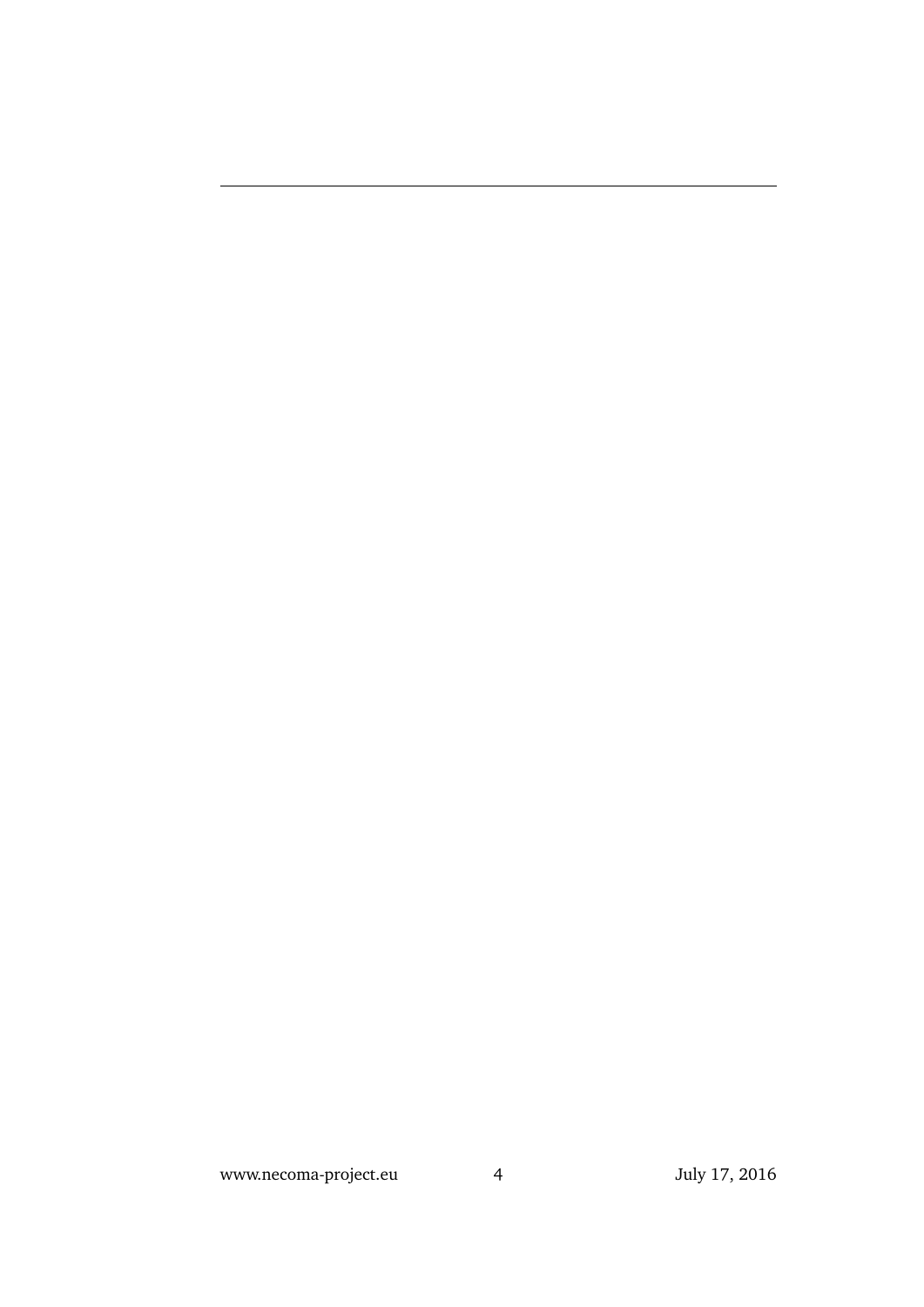# *1* Introduction

<span id="page-4-0"></span>The NECOMA project exploitation plan [\[7\]](#page-18-0) being a confidential document focusing on the partner's use of project results, this document is a public appendix, oriented to guide third parties in the use of and contribution to the NECOMA results.

The document provides two different, albeit overlapping, views to NECOMA results. First, we provide insights to different user categories such as researchers or enterprises in Chap. [2.](#page-6-0) In Chap. [3,](#page-12-0) we orient different types of contributors – threat data providers and users – towards relevant NECOMA results. In addition, Chap. [4](#page-16-0) orients the reader towards different lessons learned during the project.

We refer only to publicly available deliverables and provide direct links to documents, websites, and source code repositories to ease the access to information and results.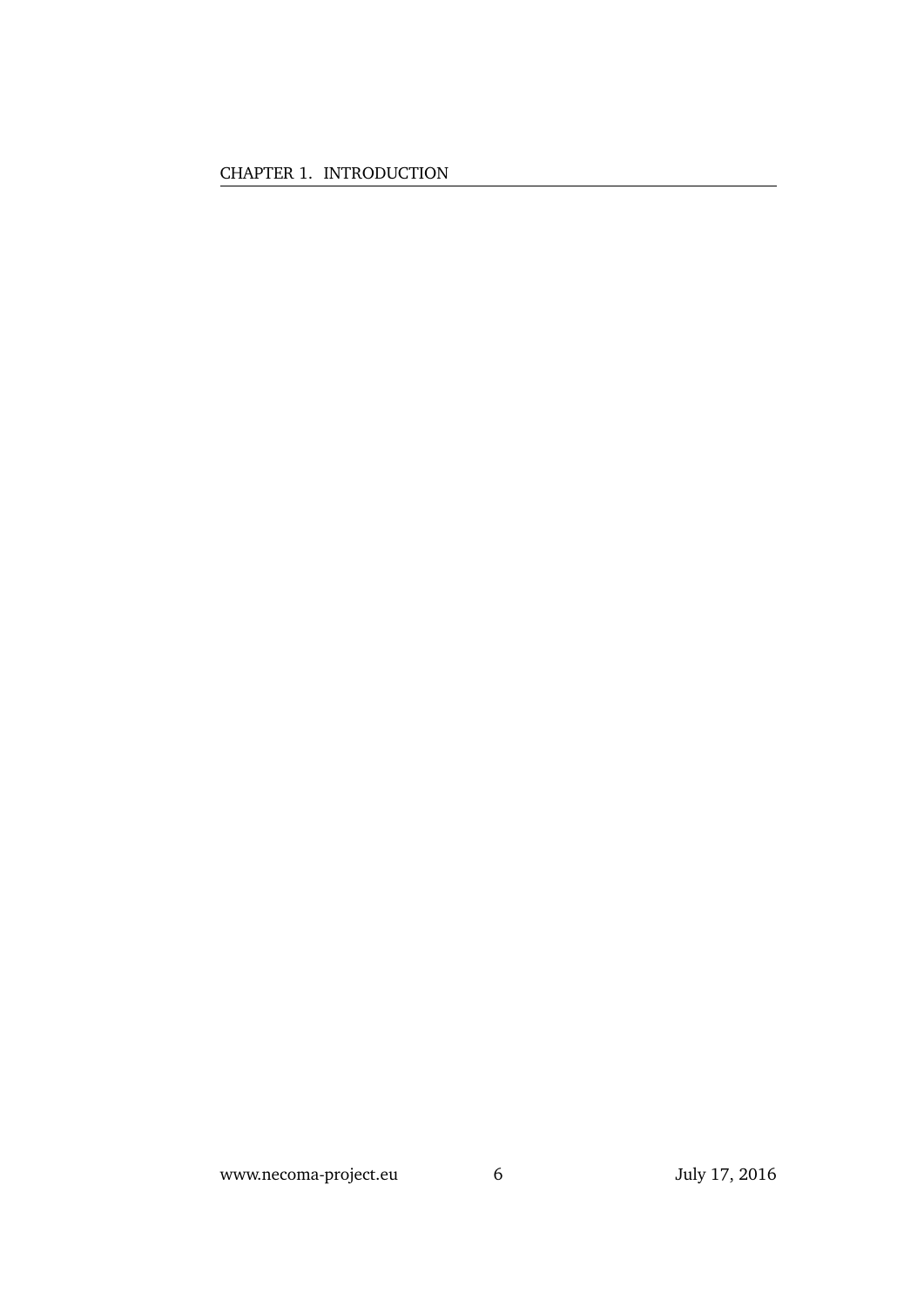*2*

User Guide

<span id="page-6-0"></span>This chapter looks at the NECOMA project results from the point of view of an entity looking to make use of NECOMA project results. We provide an overview of potentially interesting results for different types of users, researchers, students, Internet Service Providers (ISP), SMEs, industry, and CERTs in the following sections. The content overlaps for some categories, as we believe different categories may be interested in the same results.

Table [2.1](#page-7-0) lists the results identified in the exploitation plan and provides pointers to deliverables with more details, including URLs towards online resources, such as websites or github repositories. The columns Res, Stu, SME, Ind, ISP, CERT are used to indicate whether we think that Researches, Students, SMEs, large enterprises/industrials, Internet Service Providers, and CERT-like organizations might be interested in a given result, respectively.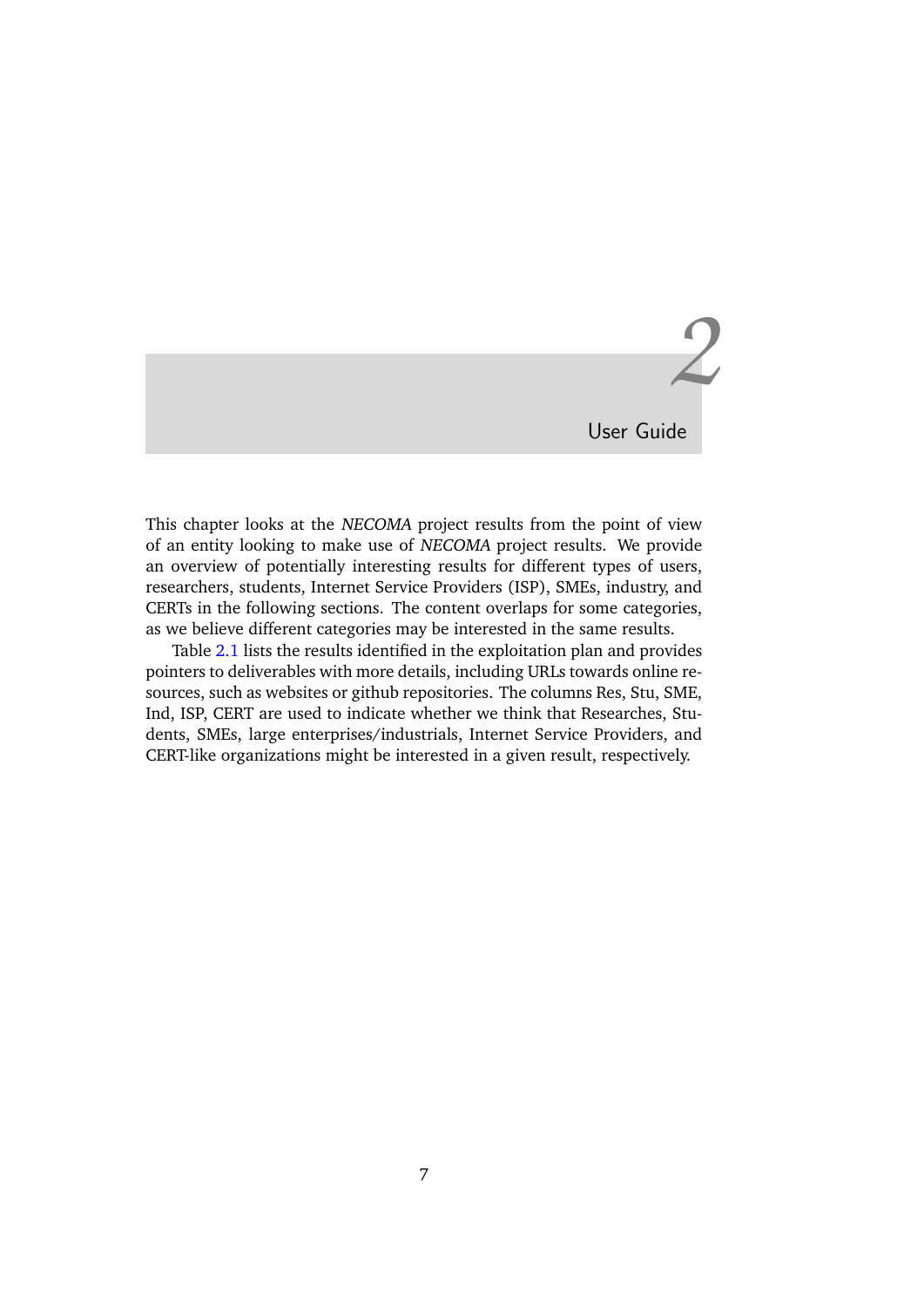| Result                              | Owner        | Deliy.                                   | Contact          | Res         | Stu         | <b>SME</b>  | Ind          | <b>ISP</b>  | <b>CERT</b>  |    |                |
|-------------------------------------|--------------|------------------------------------------|------------------|-------------|-------------|-------------|--------------|-------------|--------------|----|----------------|
| High Performance Phishing Detection | <b>ATOS</b>  | D2.1, §2.3.4; D2.2                       | Dawid Machniki   | $\mathbf x$ |             |             | X            | X           | $\mathbf x$  |    | <b>CHAPTER</b> |
| DNS-based Detection for Cloud       | <b>ATOS</b>  | D <sub>2.2</sub> , §6.1                  | Dawid Machniki   | $\mathbf x$ |             |             |              | X           |              |    |                |
| SDN test platform                   | <b>IMT</b>   | D <sub>4.1</sub> , §6.1                  | Gregory Blanc    | X           | X           | X           | X            | X           | X            |    |                |
| Accurate honeypot results           | <b>FORTH</b> | D <sub>2.1</sub> §3.2                    | <b>FORTH</b>     | $\mathbf X$ |             | X           | $\mathbf x$  | X           | X            |    |                |
| n6 SDK                              | <b>NASK</b>  | D <sub>1.4</sub> , §2.1                  | <b>NASK</b>      | X           |             | x           |              |             | X            | ŗ, |                |
| n6 stream API                       | NASK         |                                          | <b>NASK</b>      |             |             | $\mathbf x$ | $\mathbf{x}$ | $\mathbf X$ | $\mathbf x$  |    |                |
| Analysis modules                    | <b>NASK</b>  | D2.1, §2.4.3, 2.4.4; D2.2, §3.3.1, 3.4.2 | <b>NASK</b>      |             |             |             |              |             | X            | SQ |                |
| Dataset rating methods              | <b>NASK</b>  | D2.1, §3.3; D2.2, §4                     | Pawe Pawliski    |             |             |             | X            | X           | X            |    |                |
| Router reconfig. tool               | 6cure        | D3.5, §2.1;                              | Jouni Viinikka   | $\mathbf x$ |             |             | $\mathbf x$  | $\mathbf X$ | $\mathbf x$  |    | 臣              |
| Router reconfig. tool integration   | <b>6cure</b> |                                          | Jouni Viinikka   |             |             |             |              | X           |              |    | $\Omega$       |
| Detection of synchr. sources        | <b>6cure</b> | D2.1, §2.1.2; D2.2, §3.1.6               | Jouni Viinikka   | $\mathbf x$ |             |             | X            | X           | $\mathbf{x}$ |    | ECIDE          |
| SDN-based DDoS Mitigation           | <b>NAIST</b> | D3.5, §3.3                               | Kazuya Okada     | $\mathbf x$ |             |             |              | X           |              |    |                |
| LISP-based DDoS Mitigation          | <b>NAIST</b> | D3.5 §3.4                                | Kazuya Okada     | $\mathbf X$ |             |             |              | X           |              |    |                |
| Drive-by-download prevention        | <b>NAIST</b> |                                          | Kazuya Okada     | $\mathbf X$ |             |             | x            |             |              |    |                |
| <b>Agurim Tools and Dataset</b>     | IIJ          | D <sub>1.4</sub> , §3.1.1.2              | Kenjiro Cho      | $\mathbf X$ | $\mathbf x$ |             | $\mathbf x$  | X           |              |    |                |
| <b>Tamias Distributed Storage</b>   | IIJ          |                                          | Kenjiro Cho      | $\mathbf X$ |             |             |              |             |              |    |                |
| <b>Anomaly Taxonomy</b>             | <b>NII</b>   | D2.1, §3.1                               | Johan Mazel      | $\mathbf x$ | $\mathbf x$ |             | $\mathbf x$  | X           |              |    |                |
| Programmable IX                     | Keio         | D3.5, §3.3; D4.1, §2.3.2                 | Keio             |             |             |             |              | X           |              |    |                |
| Sample Program for Smartphone       | Keio         |                                          | Keio             |             | $\mathbf X$ | $\mathbf x$ |              |             |              |    |                |
| Phishing Education                  | UT           | D2.1, §2.3.2; D2.2, §6.3                 | Daisuke Miyamoto | x           |             |             |              |             |              |    |                |
| <b>MATATABI Threat Detection</b>    | UT           | D2.1, §4.2; D2.2, §2.2                   | Yuji Sekiya      | X           |             |             | X            | X           | X            |    |                |
|                                     |              |                                          |                  |             |             |             |              |             |              |    |                |

<span id="page-7-0"></span>Table 2.1: Summary of NECOMA results. Those without links to deliverables have not been presented in public deliverables. The columns on the right hand side indicate the potentially interested user categories as used in this document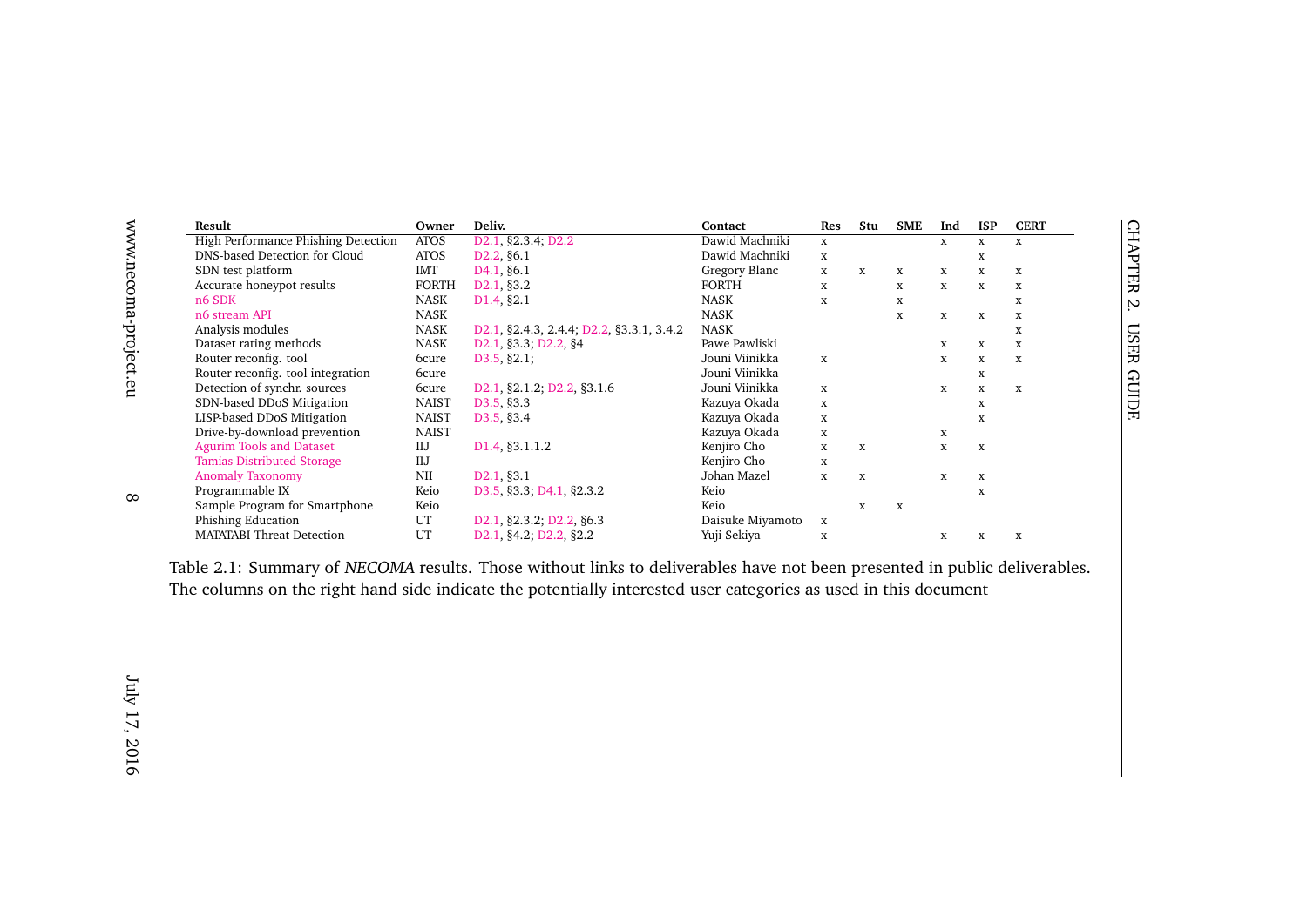| <b>Dataset</b>                            | Owner        | Deliy.                      | <b>API</b>      | Contact                 | <b>Type</b>   | Format                  | Avail   |
|-------------------------------------------|--------------|-----------------------------|-----------------|-------------------------|---------------|-------------------------|---------|
| WIDE-TRANSIT traces w/ payload            | IIJ/WIDE     | D2.1, §3.1.1.1              | N/A             | Kenjiro Cho (IIJ/WIDE)  | traffic       | pcap                    | R, A    |
| <b>WIDE-TRANSIT Aggregated Flow Data</b>  | IIJ/WIDE     | D2.1, §3.1.1.2              |                 | Kenjiro Cho             | traffic       | aguri2                  | R, A    |
| Packet traces from a university           | IIJ/WIDE     | D2.1, §3.1.1.3              |                 | Kenjiro Cho             | traffic       | pcap                    | R       |
| Netflow data from universities            | UT           | D2.1, §3.1.1.4              | MATATABI, n6    | Yuji Sekiya             | traffic       | nfdump                  |         |
| sFlow data from Internet backbone         | UT           | D2.1, §3.1.1.5              | MATATABI, n6    | Yuji Sekiya             | traffic       | sflowtool text          |         |
| sFlow data from a public cloud            | UT           | D2.1, §3.1.1.6              | MATATABI, n6    | Yuji Sekiya             | traffic       | sflowtool text          |         |
| sFlow data from universities              | UT           | D2.1, §3.1.1.7              | MATATABI, n6    | Yuji Sekiya             | traffic       | sflowtool text          |         |
| DNS query data from a WIDE DNS Server     | UT           | D2.1, §3.1.2.1              | MATATABI, n6    | Yuji Sekiya             | dns           | pcap                    |         |
| DNS query logs from cache resolver        | UT           | D2.1, §3.1.2.2              | MATATABI, n6    | Yuji Sekiya             | dns           | log                     |         |
| DNS query data from cache resolver        | UT           | D2.1, §3.1.2.3              | MATATABI, n6    | Yuji Sekiya             | dns           | pcap                    |         |
| DNS query logs from authoritative servers | UT           | D2.1, §3.1.2.4              | MATATABI, n6    | Yuji Sekiya             | dns           | log                     |         |
| DNS query data from authoritative servers | UT           | D2.1, §3.1.2.5              | MATATABI, n6    | Yuji Sekiya             | dns           | pcap                    |         |
| DNS query data from M-root DNS in DITL    | <b>KEIO</b>  | D2.1, §3.1.2.6              | ssh             | Akira Kato              | dns           | pcap                    |         |
| OSPF topology from the WIDE backbone      | IIJ/WIDE     | D2.1, §3.1.3.1              | <b>HTTP GET</b> | Kenjiro Cho             | topo          | text                    | R       |
| iBGP datasets from WIDE (AS2500)          | IIJ/WIDE     | D <sub>2.1</sub> §3.1.3.1   | download        | Kenjiro Cho             | topo          | <b>MRT</b>              | R       |
| Darknet traffic traces from NII           | NII          | D2.1, §3.1.4.1              |                 | Kensuke Fukuda          | telescope     | pcap                    |         |
| Port scans detected by ARAKIS             | <b>NASK</b>  | D2.1, §3.1.5.1              | n6              | <b>CERT Polska/NASK</b> | early warn    | JSON/n6                 | $\star$ |
| <b>Attacks detected by ARAKIS</b>         | <b>NASK</b>  | D2.1, §3.1.5.2              | n <sub>6</sub>  | <b>CERT Polska/NASK</b> | early warn    | JSON/n6                 | $\star$ |
| NEMU Malware Data                         | <b>FORTH</b> | D2.1, §3.1.5.3              | n6              | Thanasis Petsas         | early warn    | mysql                   |         |
| <b>BotHunter Botnet Data</b>              | <b>FORTH</b> | D2.1, §3.1.5.4              | n <sub>6</sub>  | Thanasis Petsas         | early warn    | mysql                   |         |
| DNS reflection attack data                | <b>NAIST</b> | D2.1, §3.1.5.5              |                 | Kazuya Okada            | early warn    | hive                    |         |
| NTP reflection attack data                | <b>NAIST</b> | D2.1, §3.1.5.6              |                 | Kazuya Okada            | early warn    | sflow, netflow          |         |
| KEIO spam                                 | <b>KEIO</b>  | D <sub>2.1</sub> , §3.2.11  |                 | Akira Kato              | mail          | <b>RFC821</b>           |         |
| UT spam                                   | UT           | D2.1, §3.2.1.1              |                 | Yuji Sekiya             | mail          | <b>RFC821</b>           |         |
| Phishing URLs                             | UT           | D2.1, §3.2.2.1              |                 | Daisuke Miyamoto        | web           | postgresql, hive        |         |
| Phishing content                          | UT           | D2.1, §3.2.2.2              |                 | Daisuke Miyamoto        | web           | postgresql, hive, media |         |
| SSL server response                       | <b>IMT</b>   | D2.1, §3.2.2.3              |                 | Gregory Blanc           | web           | parsifal                |         |
| Credibility assessment of websites        | UT           | D2.1, §3.2.3.1              |                 | Daisuke Miyamoto        | user behavior | postgresql, hive, media |         |
| Data from sinkholes                       | <b>NASK</b>  | D2.1, §3.2.4.1              | n6              | CERT Polska/NASK        | sinkhole      | JSON/n6                 | $\star$ |
| Network connection attempts by malware    | <b>NASK</b>  | D2.1, §3.2.5.1              | n6              | CERT Polska / NASK      | client honey  | JSON/n6                 | ÷       |
| Peer-to-peer bot list                     | <b>NASK</b>  | D2.1, §3.2.5.2              | <b>NASK</b>     | <b>CERT Polska/NASK</b> | client honey  | JSON/n6                 | $\star$ |
| Malicious URLs from multiple sources      | <b>NASK</b>  | D <sub>2.1</sub> , §3.2.6.1 | n6              | <b>CERT Polska/NASK</b> | malic. URL    | JSON/n6                 | $\star$ |

<span id="page-8-0"></span>Table 2.2: NECOMA datasets. The availability column indicates <sup>R</sup> for available upon request, <sup>A</sup> for anonymized data publicly available, and \* for data NASK shares with AS owners for the entries concerning their own AS only (for remediation purposes)

www.necoma-project.eu

 $\circ$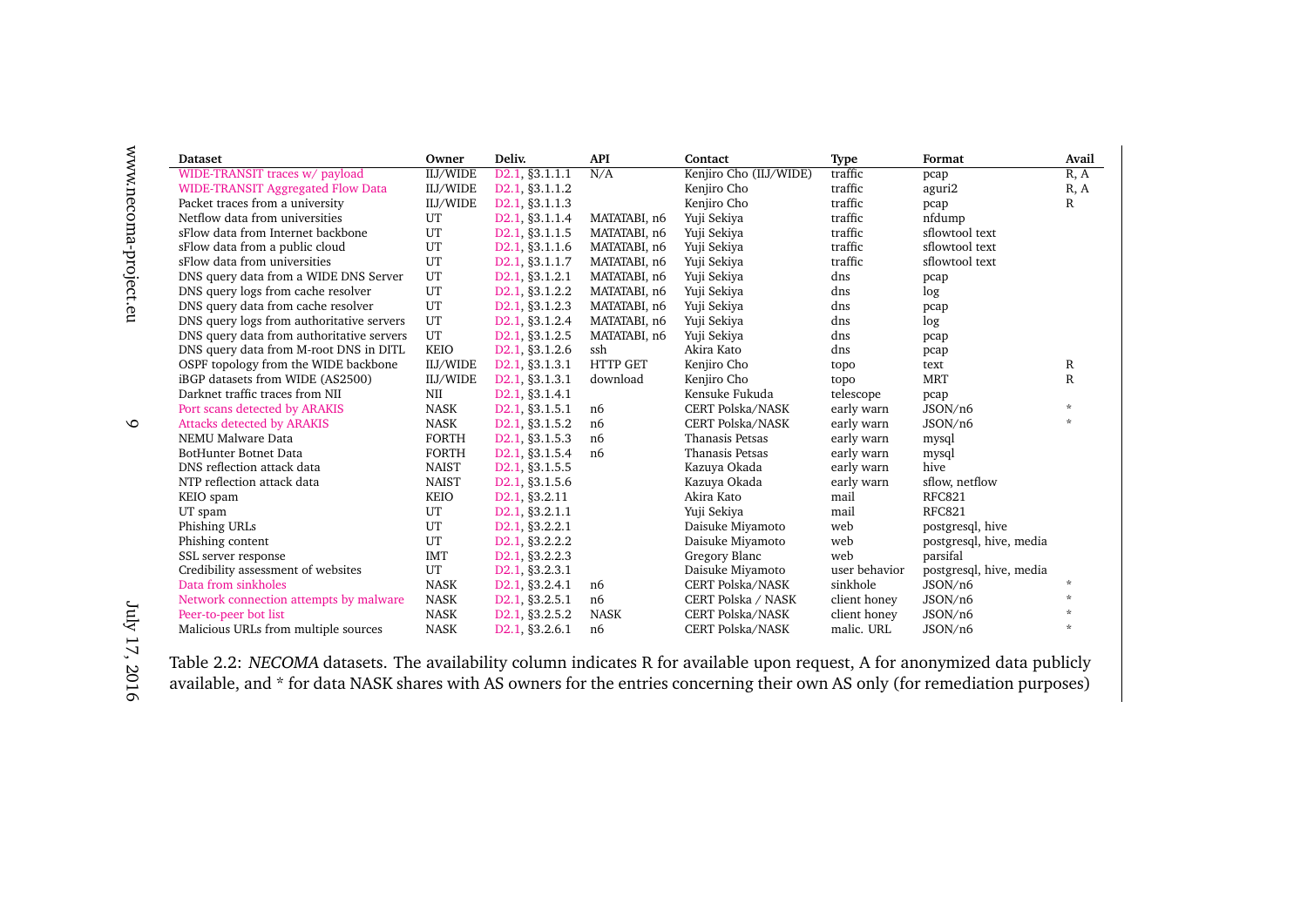## <span id="page-9-0"></span>**2.1 Researchers**

First of all, for researchers in the domain of threat data collection, threat analysis, and/or countermeasure application, the project website<sup>[1](#page-9-1)</sup> hosts many publications made by the project team.

Those who are in the possession of datasets they wish to share, we refer you to the Sect. [3.1](#page-12-1) for instructions and pointers towards the data exchange API defined by NECOMA. In brief, the API allows the data owners to maintain control over the data, while providing controlled access to it to third parties. Another advantage is that your data, of course depending on its actual contents, is directly usable by existing NECOMA analysis modules and platforms.

For those who wish to be able to use data collected by the project, the Table [2.2](#page-8-0) lists the different datasets. The table describes, when relevent, the data format, the access API, and the availability of the data for third parties. Overall, we suggest considering implementing your analysis tools the n6 API for data access, allowing your tools an easier consumption of data collected by the NECOMA project and also by any other entity sharing their data using the NECOMA interfaces.

For those wishing to use or build on tools developed by the project, part of the tools have been released as open source. Among those, some continue to be maintained by the developers, while some are released "as is" for interested parties to take on their developement.

The Table [2.1](#page-7-0) list the results, including tools, the project partners have identified as having highest exploitation potential. Furthermore, the public deliverables [D2.1 Threat Analysis](http://www.necoma-project.eu/m/filer_public/f0/65/f0654584-6fe2-40cd-8204-4781dfc6f7a8/necoma-d21r1345-public.pdf) [\[1\]](#page-18-1) and [D3.5 Countermeasure Appli](http://www.necoma-project.eu/m/filer_public/70/fd/70fd1052-cf95-4b58-bc47-61a75be64d19/necoma-d35r2577.pdf)[cation - Results](http://www.necoma-project.eu/m/filer_public/70/fd/70fd1052-cf95-4b58-bc47-61a75be64d19/necoma-d35r2577.pdf) [\[5\]](#page-18-2) provide a complete list of analysis tools and defense mechanisms, respectively, developed in the project.

If you wish to implement your own analysis platform, the information available in the deliverable [D2.2 Threat Analysis Platform,](http://www.necoma-project.eu/m/filer_public/74/f1/74f1bc84-e756-491b-8916-f892e28cf33c/necoma-d22r2579.pdf) Chap. 2 [\[3\]](#page-18-3) describes the architecture and implementation of the NECOMA threat analysis platform.

If interested in threat data exchange, deliverables [D1.4 Threat Data Final](http://www.necoma-project.eu/m/filer_public/55/ec/55ec2e53-14fa-40f4-a67f-c7a092cfe463/necoma-d14.pdf) [Report,](http://www.necoma-project.eu/m/filer_public/55/ec/55ec2e53-14fa-40f4-a67f-c7a092cfe463/necoma-d14.pdf) Sect. 2.1 [\[6\]](#page-18-4) and [D3.3 Security Information Exchange - Results](http://www.necoma-project.eu/m/filer_public/ef/8b/ef8bda53-edd2-4943-9c1f-95b30dbad1d1/necoma-d33r1946-public.pdf) [\[4\]](#page-18-5) discuss existing data exchange formats, document design choices made by the NECOMA project, and describe our data exchange formats.

Automated dataset rating and classification mechanisms may be of interest for researchers and are described in the deliverables [D2.1 Threat Analy](http://www.necoma-project.eu/m/filer_public/f0/65/f0654584-6fe2-40cd-8204-4781dfc6f7a8/necoma-d21r1345-public.pdf)[sis,](http://www.necoma-project.eu/m/filer_public/f0/65/f0654584-6fe2-40cd-8204-4781dfc6f7a8/necoma-d21r1345-public.pdf) Chap. 3 [\[1\]](#page-18-1) and [D2.2 Threat Analysis Platform,](http://www.necoma-project.eu/m/filer_public/74/f1/74f1bc84-e756-491b-8916-f892e28cf33c/necoma-d22r2579.pdf) Chap. 4 [\[3\]](#page-18-3).

Different deliverables include discussion on lessons learned. That experience is likely valuable input as well for researchers in those domains.

www.necoma-project.eu 10 July 17, 2016

<span id="page-9-1"></span><sup>&</sup>lt;sup>1</sup><http://www.necoma-project.eu/publications/>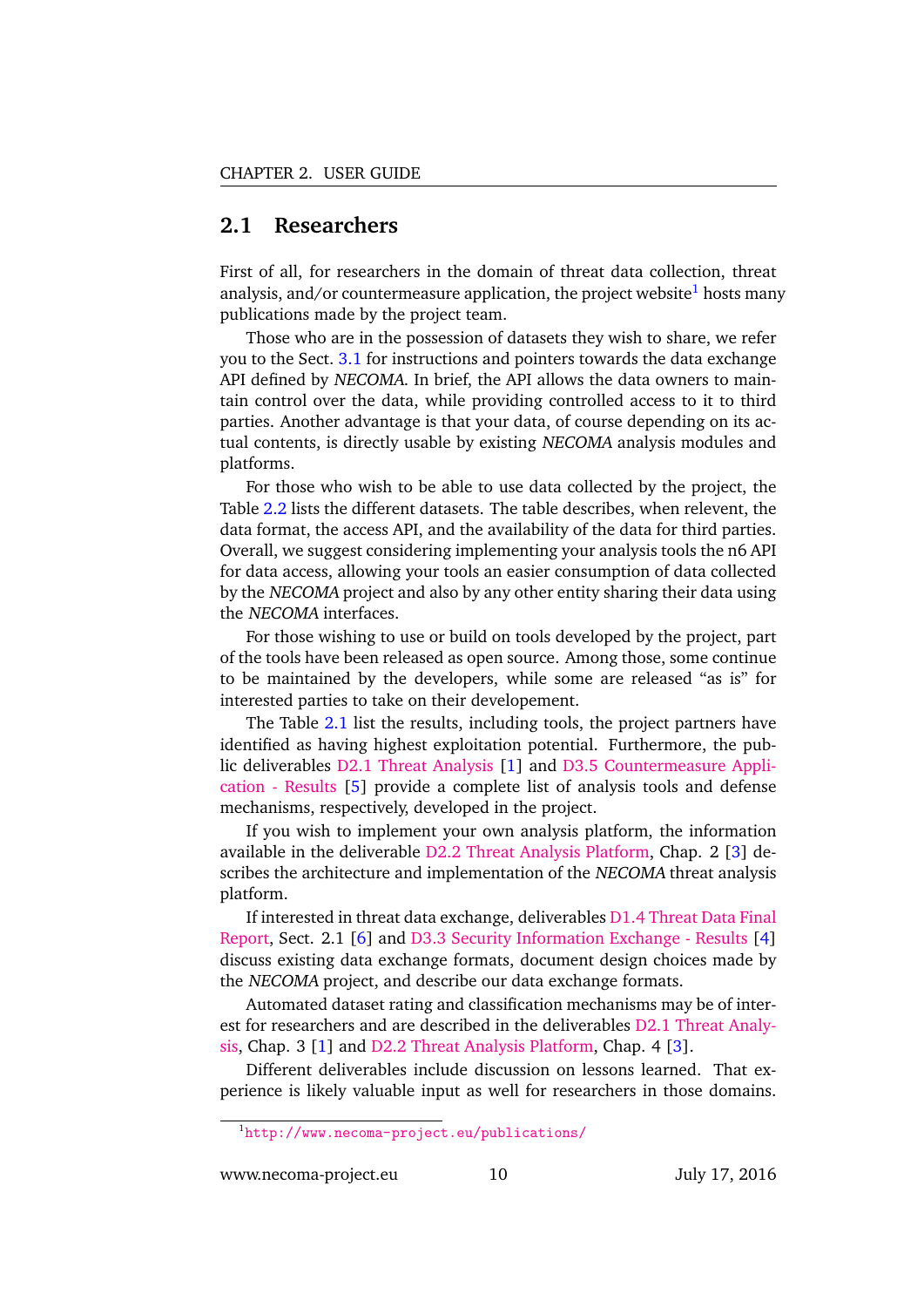Chapter [4](#page-16-0) provides pointers to lessons learned in data collection, data exchange, and data analysis.

### <span id="page-10-0"></span>**2.2 Students**

For students, the deliverable [D2.1 Threat Analysis](http://www.necoma-project.eu/m/filer_public/f0/65/f0654584-6fe2-40cd-8204-4781dfc6f7a8/necoma-d21r1345-public.pdf) [\[1\]](#page-18-1) provides an overview of different threat analysis methods used in the project and it can serve as a starting point in familiarising with the domain. Many of the analysis modules described in the document can also serve as concrete examples of where different theoretical concepts, such as machine learning algorithms, are used in practice.

Similarly, the deliverable [D3.1 Policy Enforcement Point Survey](http://www.necoma-project.eu/m/filer_public/0e/75/0e75c773-a857-416b-99a0-090ec0b38388/necoma-d31r207.pdf) [\[2\]](#page-18-6) provides an overview of existing policy enforcement points for students seeking introductory material for countermeasure enforcement. Both of these deliverables are amongst the most downloaded files from the project website.

## <span id="page-10-1"></span>**2.3 SMEs**

For small and medium enterpises, the interesting results are likely to be highly dependent on the domain of the SME. If you are an actor in the threat analysis domain, the deliverables [D1.4 Threat Data Final Report](http://www.necoma-project.eu/m/filer_public/55/ec/55ec2e53-14fa-40f4-a67f-c7a092cfe463/necoma-d14.pdf) [\[6\]](#page-18-4), [D2.1](http://www.necoma-project.eu/m/filer_public/f0/65/f0654584-6fe2-40cd-8204-4781dfc6f7a8/necoma-d21r1345-public.pdf) [Threat Analysis](http://www.necoma-project.eu/m/filer_public/f0/65/f0654584-6fe2-40cd-8204-4781dfc6f7a8/necoma-d21r1345-public.pdf) [\[1\]](#page-18-1), [D2.2 Threat Analysis Platform](http://www.necoma-project.eu/m/filer_public/74/f1/74f1bc84-e756-491b-8916-f892e28cf33c/necoma-d22r2579.pdf) [\[3\]](#page-18-3) are a good starting point. If an actor in the countermeasure application domain, the deliveable [D3.5 Countermeasure Application - Results](http://www.necoma-project.eu/m/filer_public/70/fd/70fd1052-cf95-4b58-bc47-61a75be64d19/necoma-d35r2577.pdf) is a good starting point.

### <span id="page-10-2"></span>**2.4 Industry/Large Enterprises**

Industrials and large enterprises might be interested in taking up some NECOMA results, especially tools and mechanisms, for further development. The deliverable [D2.1 Threat Analysis](http://www.necoma-project.eu/m/filer_public/f0/65/f0654584-6fe2-40cd-8204-4781dfc6f7a8/necoma-d21r1345-public.pdf) [\[1\]](#page-18-1) provides an overview of different threat analysis modules. The deliverable [D2.2 Threat Analysis Platform](http://www.necoma-project.eu/m/filer_public/74/f1/74f1bc84-e756-491b-8916-f892e28cf33c/necoma-d22r2579.pdf) [\[3\]](#page-18-3) provides additional information on those modules, especially in terms of experience gained in implementing them. Finally, the deliverable [D3.5 Coun](http://www.necoma-project.eu/m/filer_public/70/fd/70fd1052-cf95-4b58-bc47-61a75be64d19/necoma-d35r2577.pdf)[termeasure Application - Results](http://www.necoma-project.eu/m/filer_public/70/fd/70fd1052-cf95-4b58-bc47-61a75be64d19/necoma-d35r2577.pdf) provides a description of the developed defense mechanisms. For the results the NECOMA partners have considered most interesting, the owners and contacts are listed in Table [2.1.](#page-7-0)

### <span id="page-10-3"></span>**2.5 ISPs**

For an Internet Service Provider, the analysis methods and corresponding tools developed in the project can provide interesting insights into their own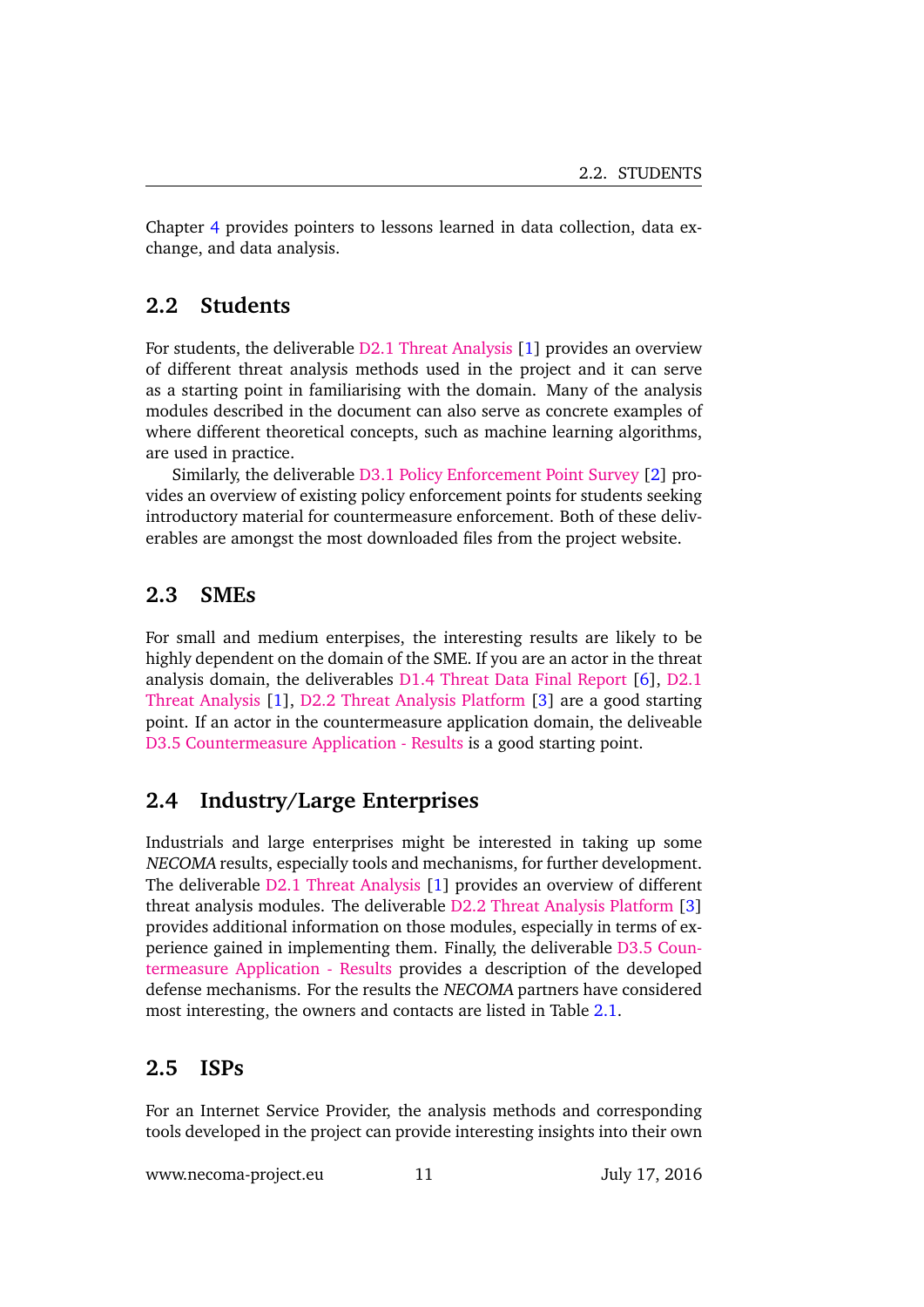traffic. We suggest the deliverable [D2.1 Threat Analysis](http://www.necoma-project.eu/m/filer_public/f0/65/f0654584-6fe2-40cd-8204-4781dfc6f7a8/necoma-d21r1345-public.pdf) [\[1\]](#page-18-1) as a starting point.

An ISP might be interested in sharing data collected with organisations such as national CERTs or their peers and thus be interested in results related to data sharing and data access APIs, described in Sect. [3.1](#page-12-1) of this document and detailed in deliverables [D1.4 Threat Data Final Report,](http://www.necoma-project.eu/m/filer_public/55/ec/55ec2e53-14fa-40f4-a67f-c7a092cfe463/necoma-d14.pdf) Sect. 2.1 [\[6\]](#page-18-4) and [D3.3 Security Information Exchange - Results](http://www.necoma-project.eu/m/filer_public/ef/8b/ef8bda53-edd2-4943-9c1f-95b30dbad1d1/necoma-d33r1946-public.pdf) [\[4\]](#page-18-5).

If you wish to implement your own analysis platform, the information available in the deliverable [D2.2 Threat Analysis Platform,](http://www.necoma-project.eu/m/filer_public/74/f1/74f1bc84-e756-491b-8916-f892e28cf33c/necoma-d22r2579.pdf) Chap. 2 [\[3\]](#page-18-3) describes the architecture and implementation of the NECOMA threat analysis platform.

Overall, making your data accessible through the n6 API and making your tools able to fetch/receive data via n6, eases the use of data produced by NECOMA partners during the project and after the project, and would allow feeding your data into the NECOMA threat analysis platform.

#### <span id="page-11-0"></span>**2.6 CERTs**

A CERT or similar organization might act as a data provider, exactly as was the case of NECOMA partner NASK (and thus CERT Polska). If your intention were to provide data to NECOMA threat analysis platforms, we refer you to Sect. [3.1.](#page-12-1) The main interest in exposing your data using the proposed data exchange mechanisms is the usability of your data by NECOMA threat analysis platforms and tools.

If implementing your own analysis platform, the information available in the deliverable [D2.2 Threat Analysis Platform,](http://www.necoma-project.eu/m/filer_public/74/f1/74f1bc84-e756-491b-8916-f892e28cf33c/necoma-d22r2579.pdf) Chap. 2 [\[3\]](#page-18-3) describes the architecture and implementation of NECOMA threat analysis platform.

If interested in threat data exchange, deliverables [D1.4 Threat Data Final](http://www.necoma-project.eu/m/filer_public/55/ec/55ec2e53-14fa-40f4-a67f-c7a092cfe463/necoma-d14.pdf) [Report,](http://www.necoma-project.eu/m/filer_public/55/ec/55ec2e53-14fa-40f4-a67f-c7a092cfe463/necoma-d14.pdf) Sect. 2.1 [\[6\]](#page-18-4) and [D3.3 Security Information Exchange - Results](http://www.necoma-project.eu/m/filer_public/ef/8b/ef8bda53-edd2-4943-9c1f-95b30dbad1d1/necoma-d33r1946-public.pdf) [\[4\]](#page-18-5) discuss existing data exchange formats, document design choices made by the NECOMA project, and describe our data exchange formats.

Automated dataset rating and classification mechanisms may be of interest for CERTs and are described in the deliverables [D2.1 Threat Analysis,](http://www.necoma-project.eu/m/filer_public/f0/65/f0654584-6fe2-40cd-8204-4781dfc6f7a8/necoma-d21r1345-public.pdf) Chap. 3 [\[1\]](#page-18-1) and [D2.2 Threat Analysis Platform,](http://www.necoma-project.eu/m/filer_public/74/f1/74f1bc84-e756-491b-8916-f892e28cf33c/necoma-d22r2579.pdf) Chap. 4 [\[3\]](#page-18-3).

Threat metrics are discussed in the deliverable [D2.2 Threat Analysis Plat](http://www.necoma-project.eu/m/filer_public/74/f1/74f1bc84-e756-491b-8916-f892e28cf33c/necoma-d22r2579.pdf)[form,](http://www.necoma-project.eu/m/filer_public/74/f1/74f1bc84-e756-491b-8916-f892e28cf33c/necoma-d22r2579.pdf) Chap. 5 [\[3\]](#page-18-3).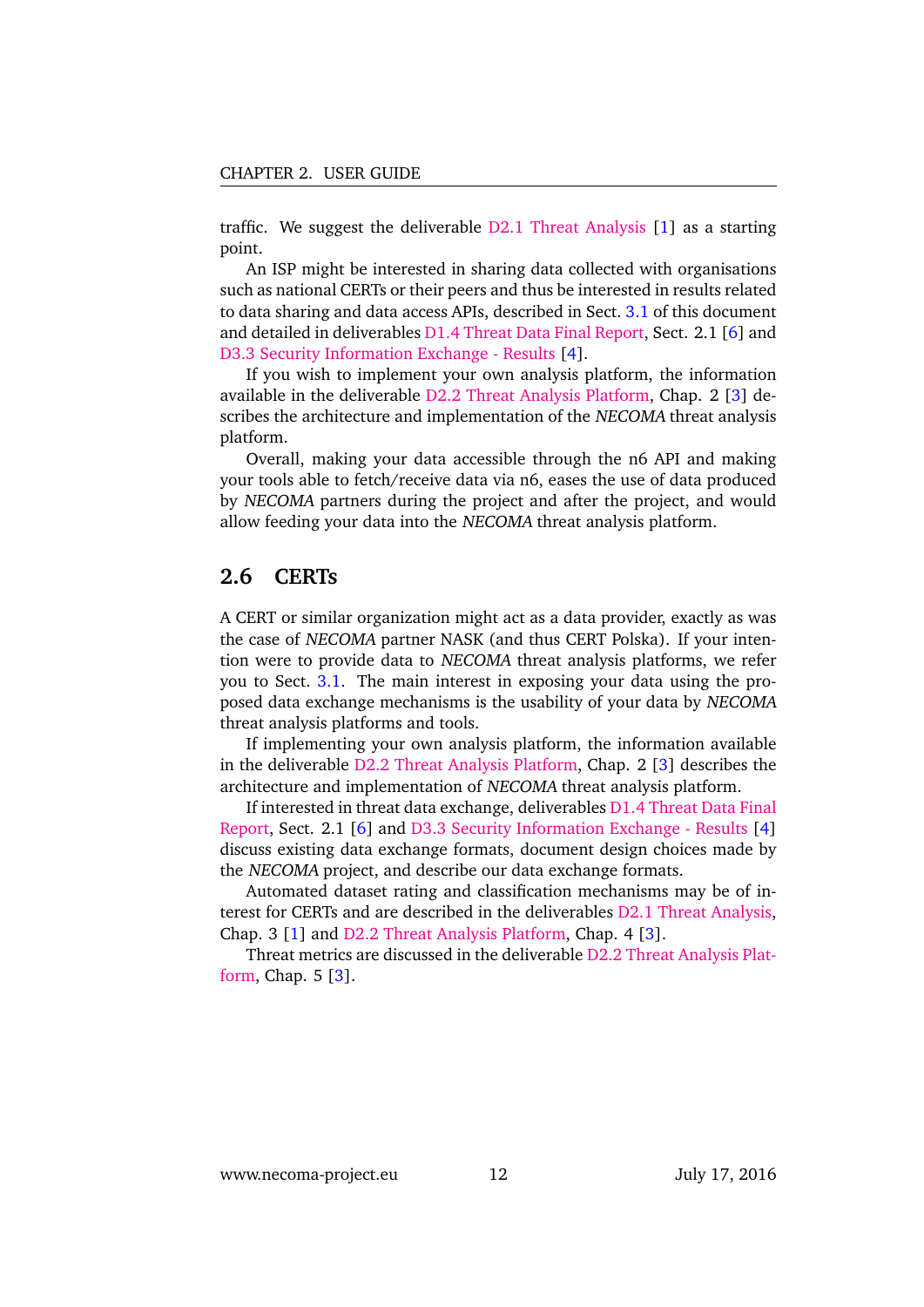*3*

Contributor Guide

<span id="page-12-0"></span>This chapter looks at the NECOMA project results from the point of view of an entity looking to contribute and participate, with a focus on threat data collection, and analysis tools and platforms. We provide two views, one for *data providers* who wish to make their data available to the analysis modules and/or platforms of NECOMA, and another for *data users*, who wish to be able to use the data offered by the mechanisms defined and developed in NECOMA.

### <span id="page-12-1"></span>**3.1 Data Providers**

We consider equipment vendors, service providers and dataset owners as potential data providers. Vendors and service providers in the sense that they can make their equipment (IDS, firewall, honeypot, traffic analysis system, etc.) or service compatible with the security information exchange format defined by the project. Once compatible, the service providers can share data directly and the vendors can enable their customers to share threat data to any data collection entity compatible with the NECOMA sharing interface.

Similarly, any data set owner can allow existing threat analysis platforms, analysis modules and/or defense mechanisms compatible with the NECOMA data sharing interface to access data they own and wish to share access to via the interfaces defined by the NECOMA project.

The n6 API is a key element in sharing datasets. The API and its implementation on datasets is described in the deliverables

- [D1.4 Threat Data Final Report,](http://www.necoma-project.eu/m/filer_public/55/ec/55ec2e53-14fa-40f4-a67f-c7a092cfe463/necoma-d14.pdf) Sect. 2.1.2 [\[6\]](#page-18-4), and
- [D3.3 Security Information Exchange Results,](http://www.necoma-project.eu/m/filer_public/ef/8b/ef8bda53-edd2-4943-9c1f-95b30dbad1d1/necoma-d33r1946-public.pdf) Sect. 3.1 [\[4\]](#page-18-5).

Information about concrete implementations in the NECOMA project of the n6 API for datasets is provided in the deliverables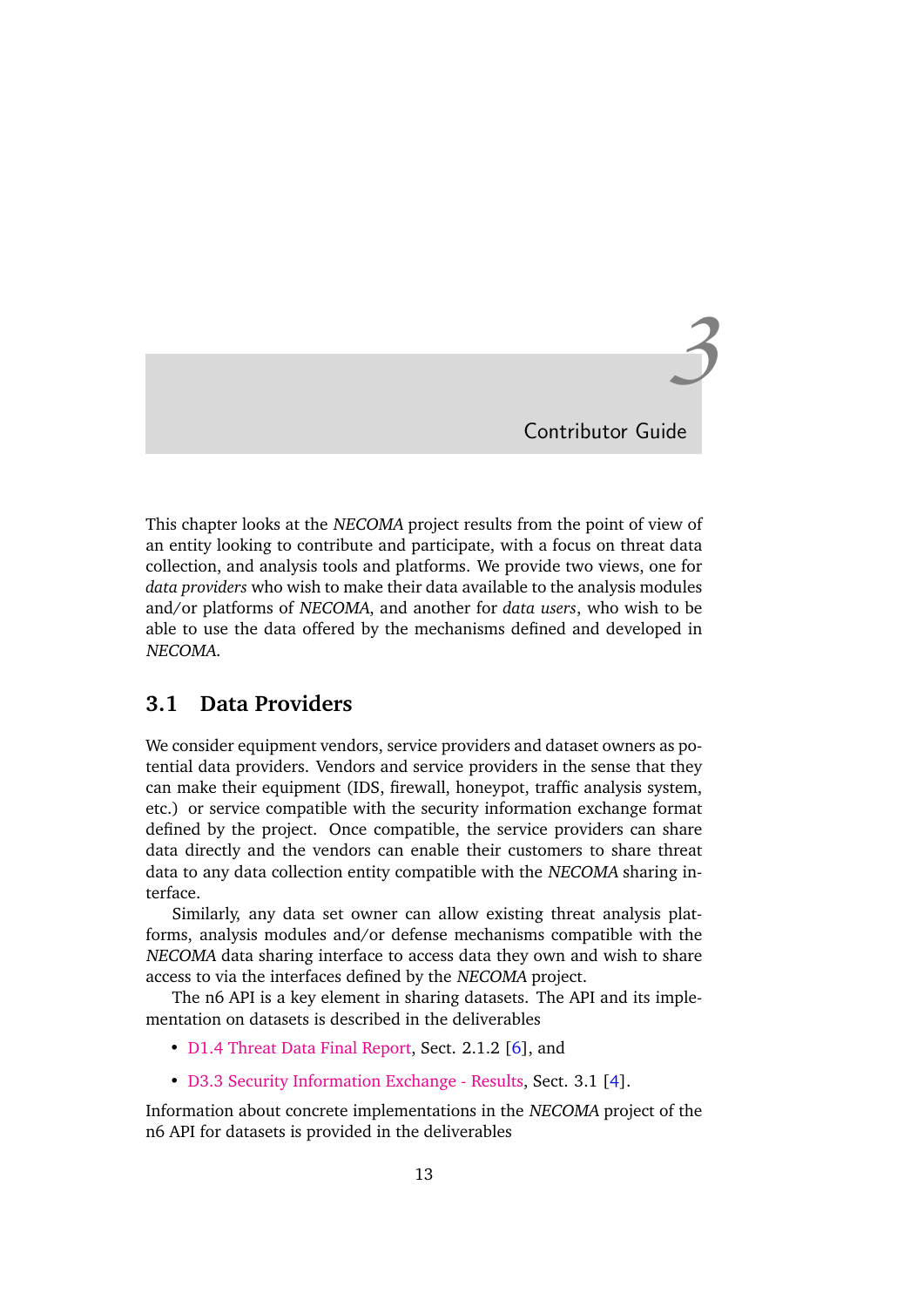- [D1.4 Threat Data Final Report,](http://www.necoma-project.eu/m/filer_public/55/ec/55ec2e53-14fa-40f4-a67f-c7a092cfe463/necoma-d14.pdf) Sect. 2.1.3 [\[6\]](#page-18-4), and
- [D3.3 Security Information Exchange Results,](http://www.necoma-project.eu/m/filer_public/ef/8b/ef8bda53-edd2-4943-9c1f-95b30dbad1d1/necoma-d33r1946-public.pdf) Sect. 4.1 [\[4\]](#page-18-5).

### <span id="page-13-0"></span>**3.2 Data Users**

We consider an entity wishing to use threat data collected in NECOMA data sets and/or analysis results produced by the NECOMA analysis tools and/or platforms for further processing as a data user. Further processing can mean, for example, analysis or use as input for a defense mechanism.

As for data providers, the key element is the n6 API. If your analysis module uses the n6 API to fetch analysis information, your module is able to use data shared by NECOMA partners and/or any other entity implementing the n6 interface to their data.

#### <span id="page-13-1"></span>**3.2.1 Data Consumer**

For a data consumer, the API is described in the deliverable

• [D1.4 Threat Data Final Report,](http://www.necoma-project.eu/m/filer_public/55/ec/55ec2e53-14fa-40f4-a67f-c7a092cfe463/necoma-d14.pdf) Sect. 2.1.2 [\[6\]](#page-18-4)

and feedback on its usage from a data consumer's point of view is provided in the deliverable

• [D3.3 Security Information Exchange - Results,](http://www.necoma-project.eu/m/filer_public/ef/8b/ef8bda53-edd2-4943-9c1f-95b30dbad1d1/necoma-d33r1946-public.pdf) Sect. 3.3 [\[4\]](#page-18-5).

#### <span id="page-13-2"></span>**3.2.2 Machine-to-Human Communication**

If an analysis or defense mechanisms wishes to communicate its results towards humans, the NECOMA machine-to-human interface is NECOMAtter, described in the deliverable

• [D3.3 Security Information Exchange - Results,](http://www.necoma-project.eu/m/filer_public/ef/8b/ef8bda53-edd2-4943-9c1f-95b30dbad1d1/necoma-d33r1946-public.pdf) Chap. 2 [\[4\]](#page-18-5).

#### <span id="page-13-3"></span>**3.2.3 Adding Analysis Modules on MATATABI**

MATATABI is an implementation of the NECOMA threat analysis platform, running on Apache Hadoop. If you wish to contribute to that platform, first of all, we suggest you to contact the MATATABI owners directly, see Table [2.1](#page-7-0) for contact information.

The overall design of the NECOMA threat analysis platform is described in the deliverables

- [D2.1 Threat Analysis,](http://www.necoma-project.eu/m/filer_public/f0/65/f0654584-6fe2-40cd-8204-4781dfc6f7a8/necoma-d21r1345-public.pdf) Sect. 4.1 [\[1\]](#page-18-1) and
- [D2.2 Threat Analysis Platform,](http://www.necoma-project.eu/m/filer_public/74/f1/74f1bc84-e756-491b-8916-f892e28cf33c/necoma-d22r2579.pdf) Sect. 2.1 [\[3\]](#page-18-3),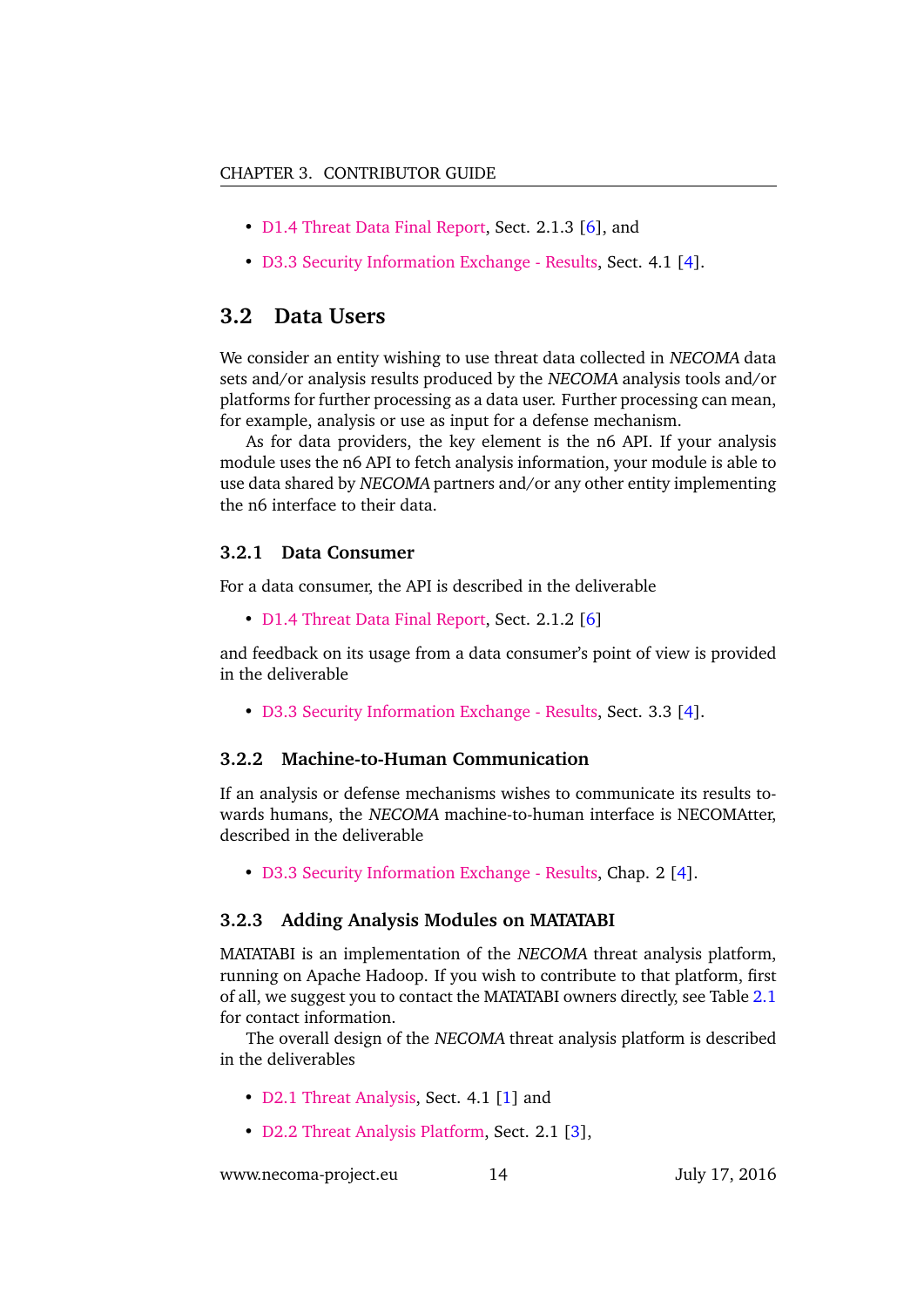and the MATATABI platform itself is described in the same deliverables, in Sect. 4.2 and 2.2, respectively.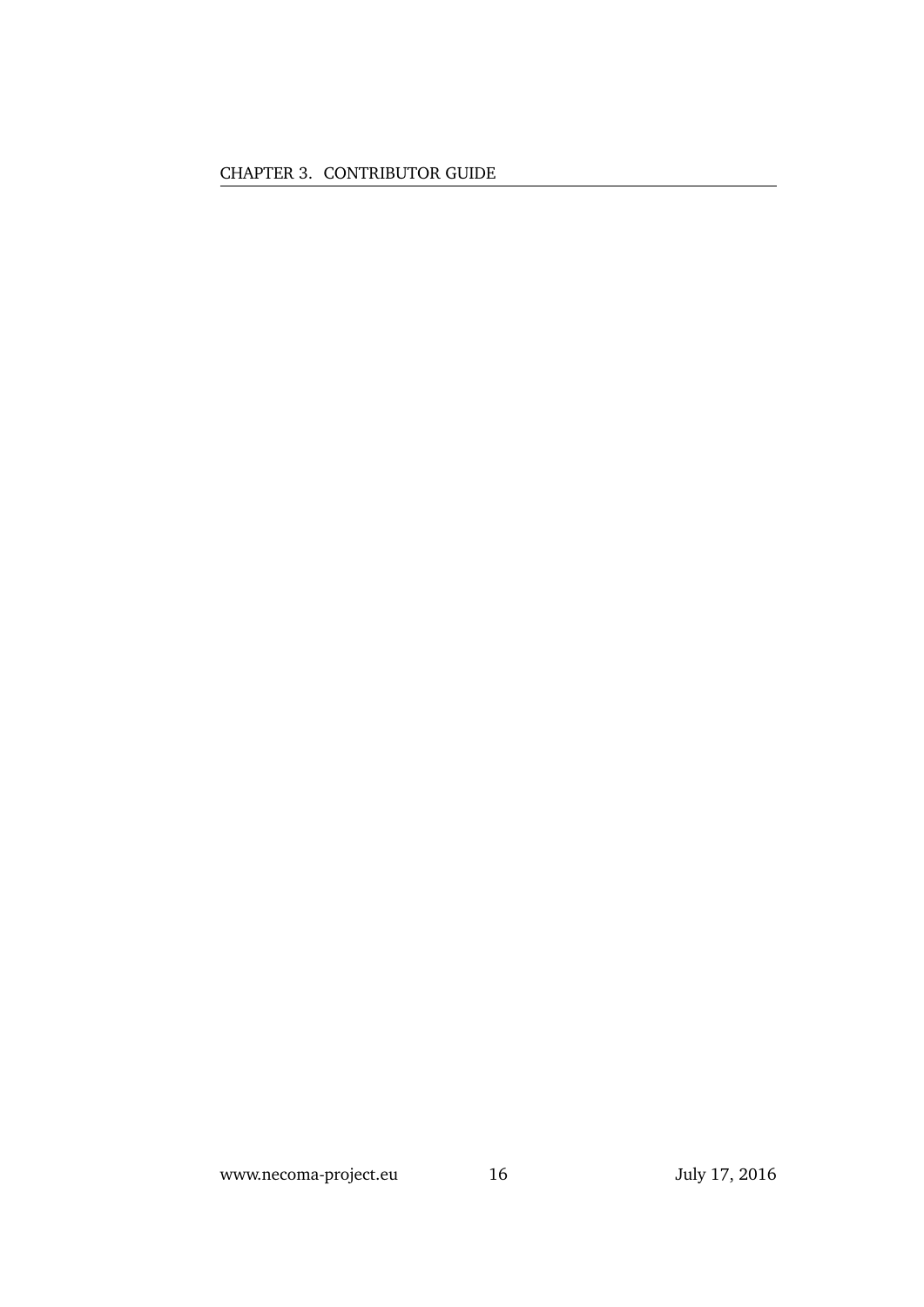*4* Lessons Learned

<span id="page-16-0"></span>Overall, the data collection and sharing efforts made during the project have confirmed the impression we had already before the project: allowing public access to datasets with real world data is extremely complicated. There are many reasons for this, privacy and confidentiality concerns not being the least.

Furthermore, we believe that the datasets are valid and useful only for a very limited amount of time. In order for them to be truly useful, they need to be maintained actively, as the threat landscape, attacks, and the normal activity captured in the datasets evolve so quickly. For example, the Lincoln Lab experiments widely used by the intrusion detection community have been outdated and invalidated for a long time. Since they are publicly available, they are unfortunately still being used by many researchers, producing experimentations that do not tell anything about the real world detection capability of an intrusion detection system.

Several deliverables report more specific experience gathered and lessons learned during the project for different topics or discuss the existing approach and our design choices:

- The experience gathered while implementing the analysis modules is documented in the deliverable [D2.2 Threat Analysis Platform,](http://www.necoma-project.eu/m/filer_public/74/f1/74f1bc84-e756-491b-8916-f892e28cf33c/necoma-d22r2579.pdf) Chap. 3 [\[3\]](#page-18-3).
- For security information exchange, the existing formats are discussed in [D1.4 Threat Data Final Report,](http://www.necoma-project.eu/m/filer_public/55/ec/55ec2e53-14fa-40f4-a67f-c7a092cfe463/necoma-d14.pdf) Sect. 2.1.1 [\[6\]](#page-18-4). The design choices for our machine-to-machine mechanism n6 have been presented in the same deliverable and in the same section. The design rationale for our machine-to-human mechanism NECOMAtter is presented in [D3.3](http://www.necoma-project.eu/m/filer_public/ef/8b/ef8bda53-edd2-4943-9c1f-95b30dbad1d1/necoma-d33r1946-public.pdf) [Security Information Exchange - Results,](http://www.necoma-project.eu/m/filer_public/ef/8b/ef8bda53-edd2-4943-9c1f-95b30dbad1d1/necoma-d33r1946-public.pdf) Sect. 2.1 [\[4\]](#page-18-5).
- The experience gathered on implementing the security information exchange mechanisms (n6 API) on datasets is described in [D1.4 Threat](http://www.necoma-project.eu/m/filer_public/55/ec/55ec2e53-14fa-40f4-a67f-c7a092cfe463/necoma-d14.pdf)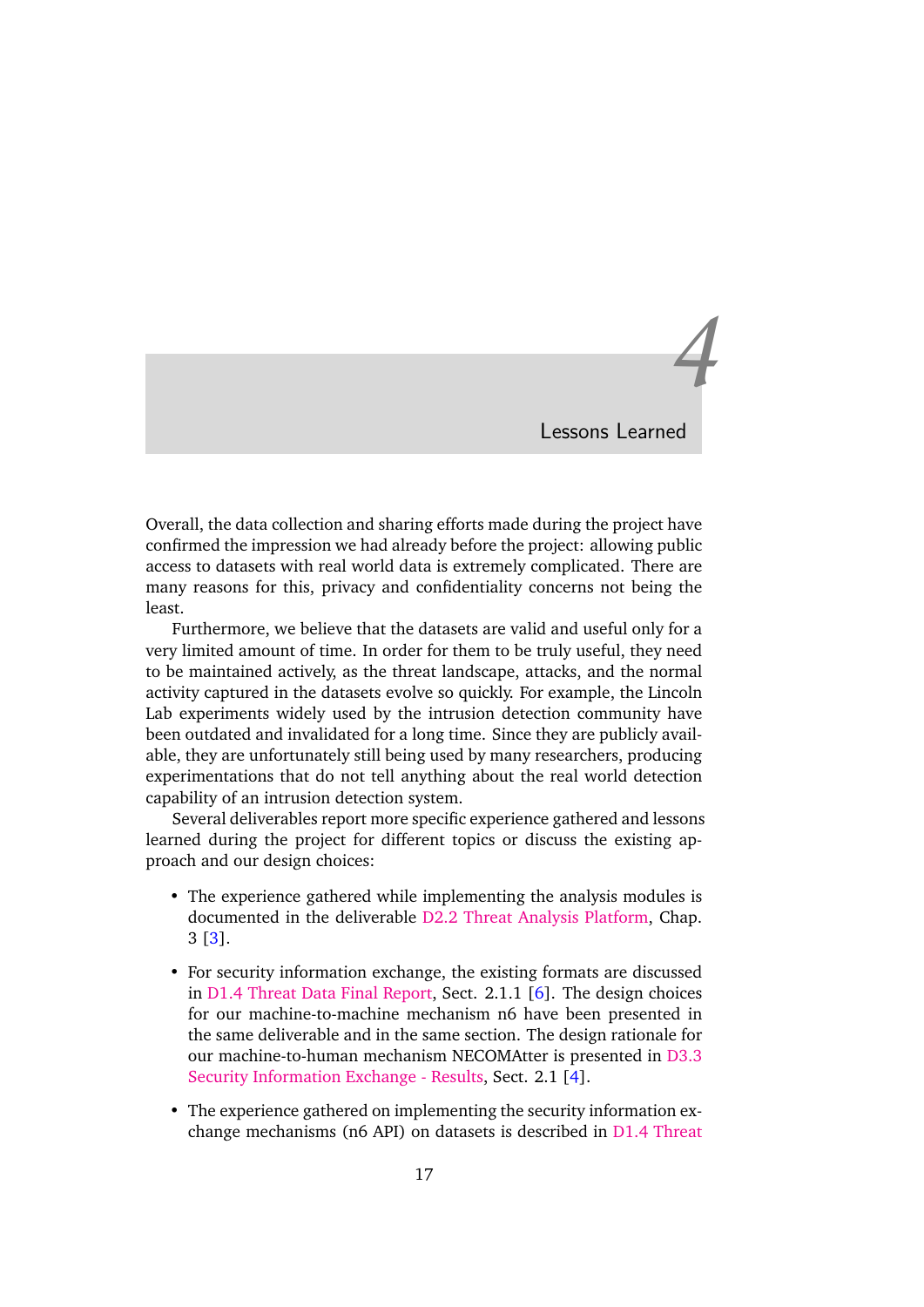[Data Final Report,](http://www.necoma-project.eu/m/filer_public/55/ec/55ec2e53-14fa-40f4-a67f-c7a092cfe463/necoma-d14.pdf) Sect. 2.1.3 [\[6\]](#page-18-4) and [D3.3 Security Information Ex](http://www.necoma-project.eu/m/filer_public/ef/8b/ef8bda53-edd2-4943-9c1f-95b30dbad1d1/necoma-d33r1946-public.pdf)[change - Results,](http://www.necoma-project.eu/m/filer_public/ef/8b/ef8bda53-edd2-4943-9c1f-95b30dbad1d1/necoma-d33r1946-public.pdf) Sect. 4.1 [\[4\]](#page-18-5).

• The experience gathered on using the n6 API for querying information is described in [D3.3 Security Information Exchange - Results,](http://www.necoma-project.eu/m/filer_public/ef/8b/ef8bda53-edd2-4943-9c1f-95b30dbad1d1/necoma-d33r1946-public.pdf) Sect. 3.3 [\[4\]](#page-18-5).